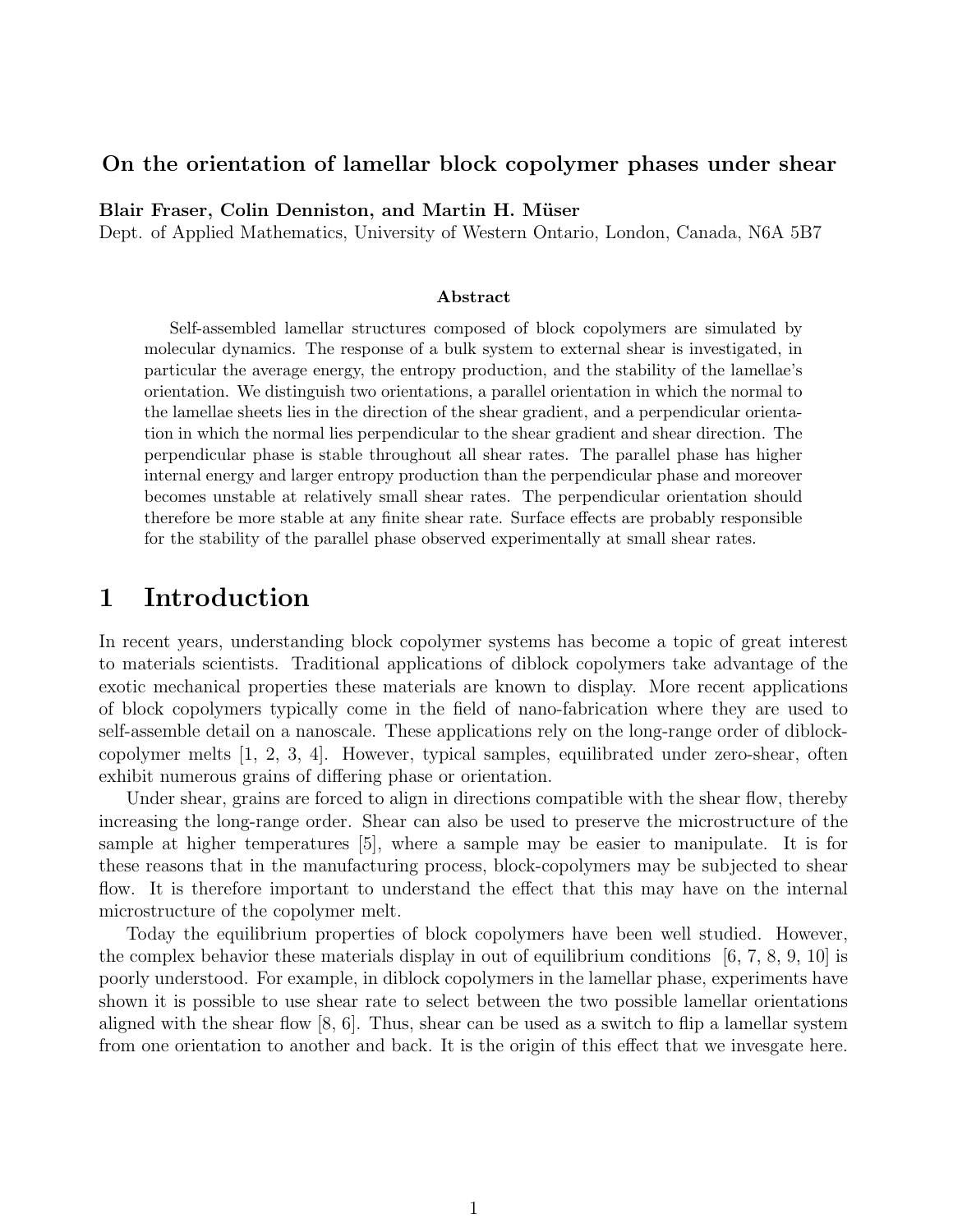## 2 Methods

Our methodology is described in detail in Ref. [11] and we just summarize it here. We study 524 linear block copolymers consisting of one block comprised of 10 A monomers and one of 10 B monomers, for a total of 10480 monomers. A Lennard Jones potential with a short-range cutoff radius of  $r_c = 2^{1/6}\sigma$  is used for the interaction between any pair of monomers, where  $\sigma$  is the Lennard Jones radius, which is set to unity. Adjacent monomers in a chain are connected via the so-called finitely extensible nonlinear elastic potential, which ensures connectivity and prevents unphysical chain crossings [12, 13]. Like monomers experience an additional attractive potential, characterized by a parameter  $\gamma$ , chosen sufficiently strong so as to induce a phase separation into lamellar phases [14, 15]. At a temperature of  $T = 1.0$ , a value of  $\gamma = 1.3$  is on the lammelar ordered side of the spinodal, but still weak enough to allow molecular rearrangements in a reasonable amount of computation time [11].

Most of the simulations were run with a fixed simulation cell geometry, which was chosen such that the pressure is isotropic at zero shear rate, high enough for the lamellar phase to be stable, and low enough for the polymers to diffuse within the lamellae during the time scale of the simulation. Periodic boundary conditions are applied in two directions of a cubic box of linear size  $L = 18.2\sigma$ . In the remaining direction, shear is enforced with the help of Lees-Edwards boundary conditions [16]. The box size was chosen such that the simulation cell was able to accomodate (twice) the natural period ( $\sim 9.1\sigma$ ) of the lamellar spacing along the parallel and the perpendicula direction. As shear is to be applied to the simulation, the choice of thermostat is an important one. The dissipative particle dynamics (DPD) thermostat [17, 15, 18, 19], which thermostats on the centre of mass of interacting particles, allows the temperature to be maintained without breaking Galilean invariance.

Both constant pressure and constant volume simulations were performed, both yielding similar conclusions. The shear invokes anistropic stresses in a constrained box geometry. In order to simulate constant stress conditions, two out of the three (diagonal) components of the stress tensor can be fixed using a barostat. The simulation cell was allowed to fluctuate along the parallel and perpendicular direction, i.e., the two (potentially) 'solid' directions of the system, as described in our previous study [11]. While similar conclusions can be drawn from both constant volume and constant pressure simulations, whenever the lamellae reoriented under shear, in a constant pressure simulations the simulation cell typically shrinks considerably along one dimension to the extent that we were left with one lamella. The reason for this shrinking is that the system loses one of its solid directions during reorientation, which lead to a collapse of the simulation cell as discussed previously [11].

# 3 Results

This study is mainly concerned with the question whether there is a preferred orientation of a bulk lamellar phase of simple block copolymers under shear. The shear geometry is shown in Fig. 1(a). Two linearly independent orientations of the lamellae are compatible with the shear, the parallel configuration depicted in Fig.  $1(b)$ , and the perpendicular orientation shown in Fig. 1(p). Configurations in which the lamellae's director has a component parallel to shear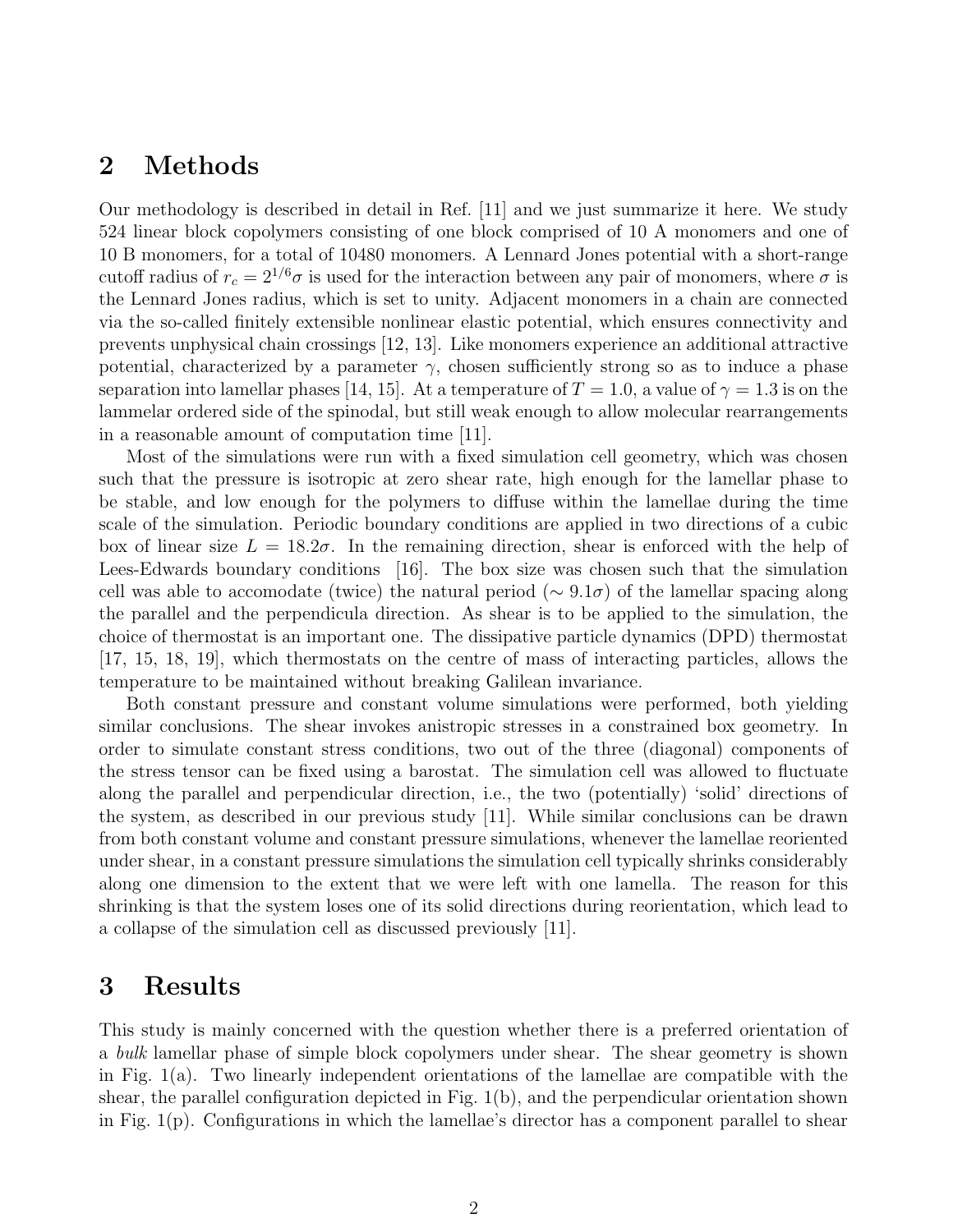direction disintegrate at any finite shear rate. When the shear rate goes to zero, the parallel and perpendicular phase become degenerate because they can be mapped onto one another by a 90◦ rotation. This symmetry operation is broken under finite shear.

Unfortunaltely, there is no straightforward way to determine thermodynamic stability under external driving. The first reason is that it is difficult to evaluate free energies, even in the absence of shear, i.e., concepts such as thermodynamic integration have to be employed. The second reason is that there is no general quantitative critereon such as free-energy minimization for out-of-equilibrium situations. However, it is easy to evaluate metastability of various phases, simply by starting off in one phase and by investigating whether the initial phase remains stable for the course of the experiment or the simulation.

In our previous study [11], we assessed metastability. We started our simulations in either the parallel phase or the perpendicular phase and gradually increased the shear rate starting from a quiescent state. The perpendicular phase persisted for all shear rates  $\epsilon$  investigated, i.e., up to  $\dot{\epsilon} = 0.04$ . In contrast, the parallel phase becomes unstable at a shear rate slightly larger than 0.01. In the small range,  $0.0125 \le \dot{\epsilon} \le 0.0175$ , we found that shear is not able to fully reorient the lamellae. The system becomes stuck in a tilted phase as a consequence of the constraints induced by the periodic boundary conditions - and the slow, collective dynamics of the polymers. The time evolution of a partial reorientation process is shown as a figure series in Fig. 1. Simulations of shear rates  $\dot{\epsilon} > 0.02$  result in similar figure series, except that the final orientation ends up in the fully perpendicular orientation.

The metastability of the two phases can be understood within a simple model involving the torque experienced by polymer chains. We calculate the tensor of gyration for each polymer in the simulation box by locating its center of mass  $(x_c, y_c, z_c)$  and finding  $\mathbf{G}_{\alpha\beta} = \langle (r_{i\alpha} - r_{i\alpha c})(r_{i\beta} (r_{i\beta c})\rangle$ , where  $r_{i\alpha j} \in \{x_i, y_i, z_i\}$  are the coordinates of each monomer in the polymer chain and the index c denotes the polymer's instantaneous center of mass. The eigenvectors of G give the major and minor axes of the ellipsoid that, on average, describe the polymers. In equilibrium, G is uniaxial 1 and can be described by a unit vecotr along its principal axes n. As one might expect, **n** is perpendicular to the lammelae in equilitium. In a system started in the parallel state, there is a viscous torque due the the shear than causes the angle  $\theta$  between the normal to the lammelae and n gradually to increase (the polymers "lean" into the shear). The resulting tilt follows the equation [11]

$$
\dot{\theta} = \frac{\dot{\epsilon}}{2}(-1 + \lambda \cos 2\theta) - s \sin 2\theta,\tag{1}
$$

where  $\lambda$  is a dimensionless ratio of viscosities related to the relative magnitude of the rotational and aligning flow effects, and s is a dimensionless ratio of elastic and viscous and effects. In order for the parallel state to remain metastable, it must satisfy this equation with  $\dot{\theta} = 0$ . As one might expect, such solutions have  $\theta = 0$  at  $\dot{\epsilon} = 0$  and  $\theta$  increases as the shear rate is increased. In addition, it must be linearly stable to small perturbations (i.e. if  $\theta_0$  satisfies the equation with  $\dot{\theta} = 0$ , then a small perurbation must shrink rather than grow in time). For  $\theta > 45^{\circ}$ , no linearly stable solution exists and the system must flip into the perpendicular state. Thus at high shear rates only the perpendicular state is stable.

This is in agreement with experiments which demonstrate that as the shear rate is increased the system undergoes a transition from the parallel to perpendicular state [6]. However, these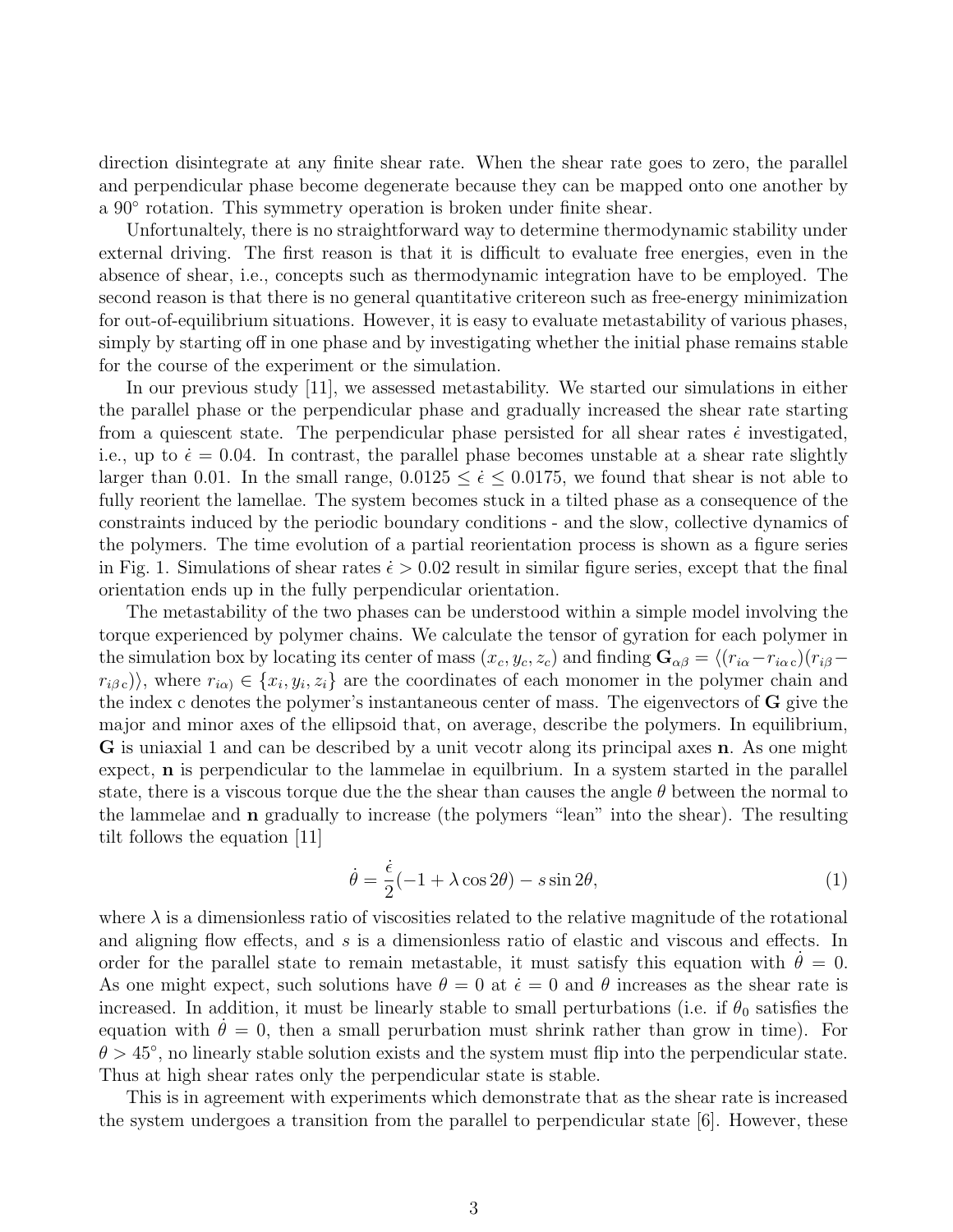experiments have suggested that this transition is reversible in the sense that as the shear rate is decreased, the system undergoes a transition back from the perpendicular to the parallel phase. This cannot be explained in terms of metastability. Both our analysis and simulations suggest that both states are metastable at low shear rates. In the simulations, no transition from the parallel phase to any other state is ever observed. Indeed our model would suggest that the viscous torque on a molcule, measured relative to it's principal axis, in the parallel state is zero. As the torque can usually be considered to be a derivative of the free energy with respect to angular variations, this would strongly suggest that the parallel state has the lower free energy and should hence be favored.

In order to assess whether there is some other reason to favor the perpendicular state at low shear rates we have investigated several other measures. In particular, we analyzed internal (configurational) energy  $\langle V_{\text{pot}} \rangle$ , entropy production  $\dot{S}$  in our system, systems annealed from a random configuration under shear, and the influence of variations in the molecular potentials.

In equilibrium, parallel and perpendicular states are degenerate, and have equivalent internal energy and entropy. We will examine the internal energy and entropy separately. Phases with small internal energy are more stable than those with larger internal energy. Fig. 2 shows that the perpendicular phase always has lower  $\langle V_{\text{pot}} \rangle$  than the parallel or the partially oriented phase at any given shear rate. The curvature of the  $\langle V_{\text{pot}} \rangle$  curve at small  $\dot{\epsilon}$  is approximately four times as large in the parallel phase than in the perpendicular phase. This again indicates a strong preference for the perpendicular phase.

While the entropy itself is difficult to measure in a simulation, entropy production is not. The latter term is related to the external work done on the system per unit time, i.e., stress times strain rate times volume, or alternatively, the energy absorbed into the thermostat per time unit. Moreover, systems generally prefer to reduce entropy production in out-of-equilibrium situations [20]. Fig. 3 shows that the entropy production is smaller in the perpendicular than in the parallel phase at any given shear rate. The curvature at small values of  $\epsilon$  differ approximately by a factor of two. Thus, also from an entropy production standpoint, the perpendicular phase appears to be the more thermodynamically stable phase compared to the parallel phase.

To see if it is possible for a low shear rate to select a state (rather than reorient an existing one), we also ran a set of eight simulations in which the initial configuration was disordered or in which the normal of the lamellar planes were parallel to the shear flow direction. Shearing at a rate of  $\dot{\epsilon} = 0.005$  resulted in a distribution of approximately 50% for either phase. It would have required too many simulations to evaluate quantitatively how much the perpendicular phase is preferred under the given initial conditions using this method. However, it clearly does not show a preference for the parallel phase.

We also explored possibilities to alter the interactions within our systems to investigate how 'universal' our findings were. For example, we introduced terms which made the polymers stiffer, and hence more liquid crystal like. In equilibrium, the layered structure is analgous to a smectic A liquid crystal which tends to prefer a 'parallel-type' orientation under similar shear conditions, although the reasons for this are still unclear, as theory would suggest that the perpendicular phase would give the easiest shear direction [21]. It is thought there, that defects give some rigidity to the perpendicular phase and if very small oscillating shear is applied, the perpendicular phase regains its expected fluidity. These alteration made the diffences in  $\langle V_{\text{pot}} \rangle$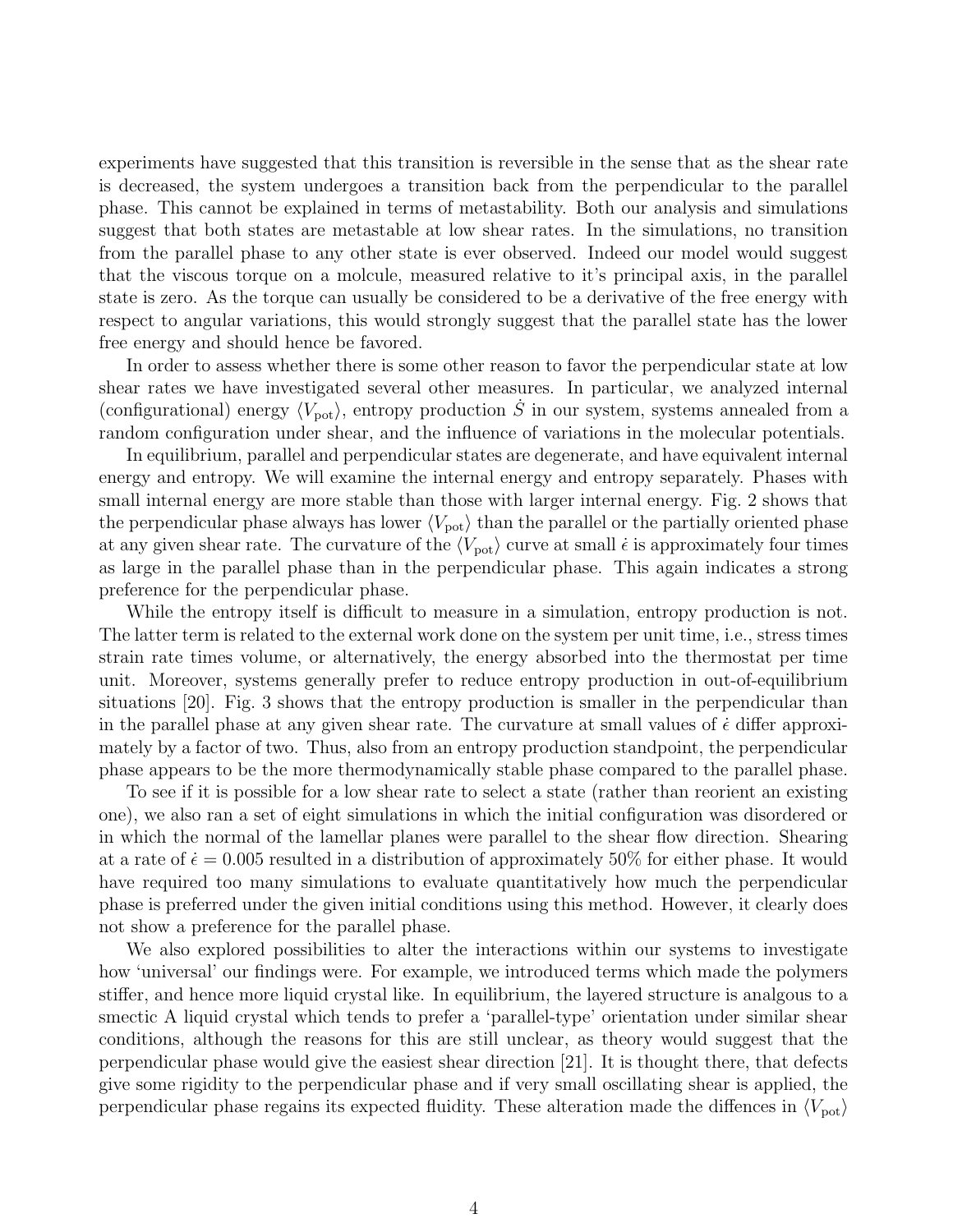and S even clearer and strongly favoring the perpendicular phase. We also altered the boundary conditions to be partially constant stress and quantitatively similar results were found. We thus believe that our simulations very strongly indicate that bulk effects favour the perpendicular orientation over the parallel orientation at any non-zero shear rate.

# 4 Conclusions

In this study, we used molecular dynamics simulation of a generic model for diblock copolymers to study how shear affects the stability of lamellar phases. In our simulations of bulk systems, where shear was imposed via boundary conditions rather than through driving walls, we found that for any finite shear rate, entropy production and average energy are smallest if the lamellae's normal is perpendicular to the shear and the shear gradient direction. This finding strongly suggests that this orientation corresponds to the global minimum for the bulk.

This conclusion leaves open the question why the parallel orientation is often preferred experimentally. Unless there is a fortuitous symmetry in surface energy with the confining walls of an experimental apparatus, one of the two monomer species will be more likely to adhere to the walls than the other one. This interaction will then break the degeneracy between the two orientations, which would otherwise be present in the absence of shear. Thus the parallel orientation at small shear rates may be the consequence of surface effects as it has been speculated by some experimental studies [9, 22].

Acknowledgments. We thank NSERC for financial support and Sharcnet for computational resources.

# References

- [1] S. R. Ahmed, S. B. Ogale, and P. Kofinas. Magnetic properties and morphology of block copolymer templated ferrimagnetic cofe<sub>2</sub>o<sub>4</sub> nanoparticles. IEEE Transactions on Magnetics,  $39(5):2198-2200$ ,  $2003$ .
- [2] T. Thurn-Albrecht and et. al. Ultrahigh-density nanowire arrays grown in self-assembled diblock copolymer templates. Science, 290(5499):2126–2129, 2000.
- [3] H.A. Ali, A.A. Iliadis, and U. Lee. Study of zno nanocluster formation within styreneacrylic acid and styrene-methacrylic acid diblock copolymers on si and  $sio<sub>2</sub>$  surfaces. Solid State Electronics, 48(10-11):2025–2030, 2004.
- [4] H.A Ali and et. al. Properties of self-assembled zno nanostructures. Solid State Electronics, 46(10):1639–1642, 2002.
- [5] H. Wang, P.K. Kesani, N.P. Balsara, and B. Hammouda. Undulations and disorder in block copolymer lamellae under shear flow. Macromolecules, 30(4):982–992, 1997.
- [6] K.A. Koppi et. al. Lamellae orientation in dynamically sheared diblock copolymer melts. Journal de Physique II, 2(11):1941, 1992.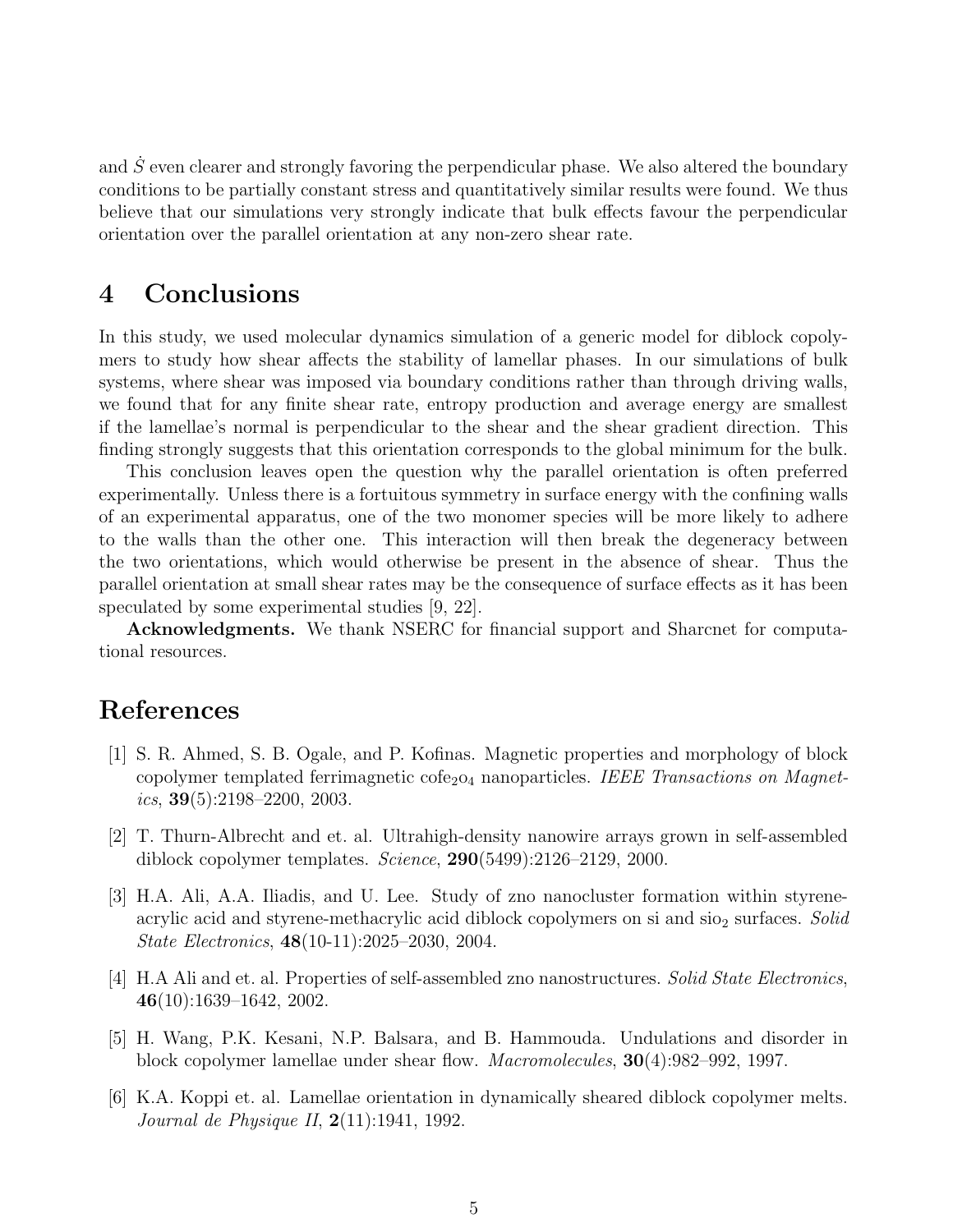- [7] K.A. Koppi, M. Tirrell, and F. S. Bates. Shear induced isotropic-to-lamellar transition. Physical Review Letters,  $70(10):1449$ , 1993.
- [8] K. I. Winey, S. S. Patel, R. G. Larson, and H. Watanabe. Interdependence of shear deformations and block copolymer morphology. Macromolecules, 26(10):2542–2549, 1993.
- [9] N.P. Balsara and et. al. In-situ small-angle neutron scattering from a block copolymer solution under shear. *Macromolecules*,  $27(9)$ :2566–2573, 1994.
- [10] N.P. Balsara and B. Hammouda. Shear effects on solvated block copolymer lamellae: Polystyrene-polyisoprene in dioctyl phthalate. Physical Review Letters, 72(3):360–364, 1994.
- [11] B. Fraser, C. Denniston, and M. H. Müser. Diffusion, elasticity, and shear flow in selfassembled block copolymers: A molecular dynamics study. J. Pol. Sci., 43:969–981, 2005.
- [12] G.S. Grest, M.-D. Lacasse, K. Kremer, and A.M. Gupta. Efficient continuum model for simulating polymer blends and copolymers. J. Chem. Phys., 105(23):10583–10594, 1996.
- [13] M. Kröger. Simple models for complex non-equilibrium fluids. *Phys. Rep.*, 390(6):453–551, 2004.
- [14] T. Soddemann, B. Dünweg, and K. Kremer. A generic computer model for amphiphilic systems. Eur. Phys. J. E, 6(5):409–419, 2001.
- [15] T. Soddemann, B. Dünweg, and K. Kremer. Dissipative particle dynamics: A useful thermostat for equilibrium and nonequilibrium molecular dynamics simulations. Phys. Rev. E, 68(4):046702, 2003.
- [16] A.W. Lees and S.F. Edwards. The computer study of transport processes under extreme conditions. J. Phys. C, 5(15):1921–1929, 1972.
- [17] P. Espanol and P. Warren. Statistical-mechanics of dissipative particle dynamics. Europhys. Lett.,  $30:191-196$ , 1995.
- [18] K. Zhang and C.W. Manke. Simulation of diblock copolymer melts by diussipative particle dynamics. Computer Physics Communications, 129:275–281, 2000.
- [19] X.J. Fan et al. S. Chen, N. Phan-Thien.
- [20] I. Prigogine. Non-equilibrium statistical mechanics. Wiley, New York, 1962.
- [21] J. Prost P.G. de Gennes. The Physics of Liquid Crystals. Oxford, Clarendon, 2nd edition, 1993.
- [22] S.H. Anastasiadis, T.P. Russell, S.K. Satija, and C.F. Majkrzak. Neutron reflectivity studies of the surface-induced ordering of diblock copolymer films. Physical Review Letters,  $62(16):1852-1855, 1989.$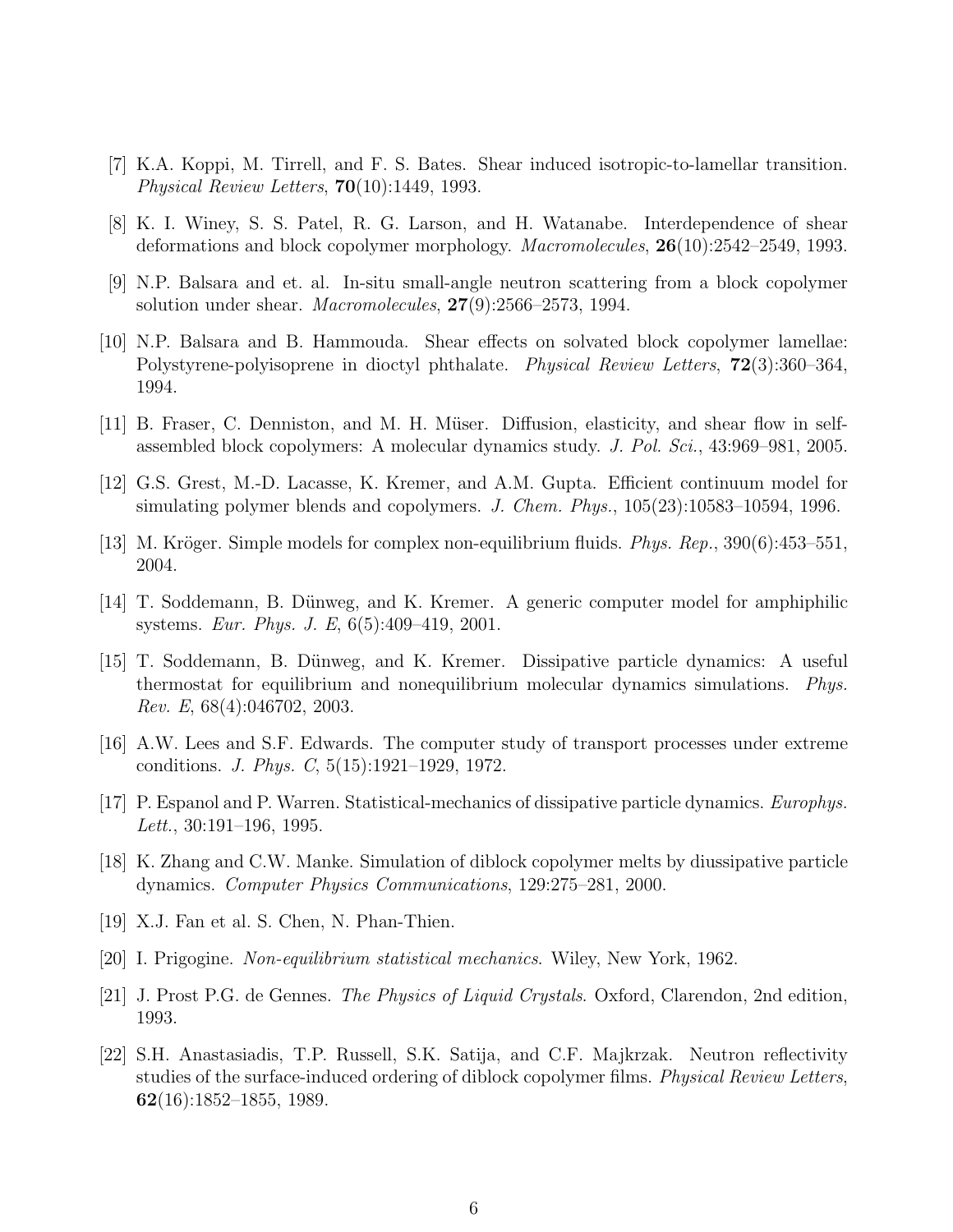

Figure 1: An initially parallel orientation sheared at a rate of 0.015. The system was equilibrated at times  $t \leq 0$  and shear was switched on at  $t = 0$ . Part (a) shows the imposed shear and (b)-(o) show snapshots of the simulations at different instances of time. The reorientation of the lamellae from parallel to perpendicular is only partial. If the system is sheared at a higher rate (e.g. 0.02 in Lennard Jones units) the system will fully reorient to the perpendicular state shown in (p).